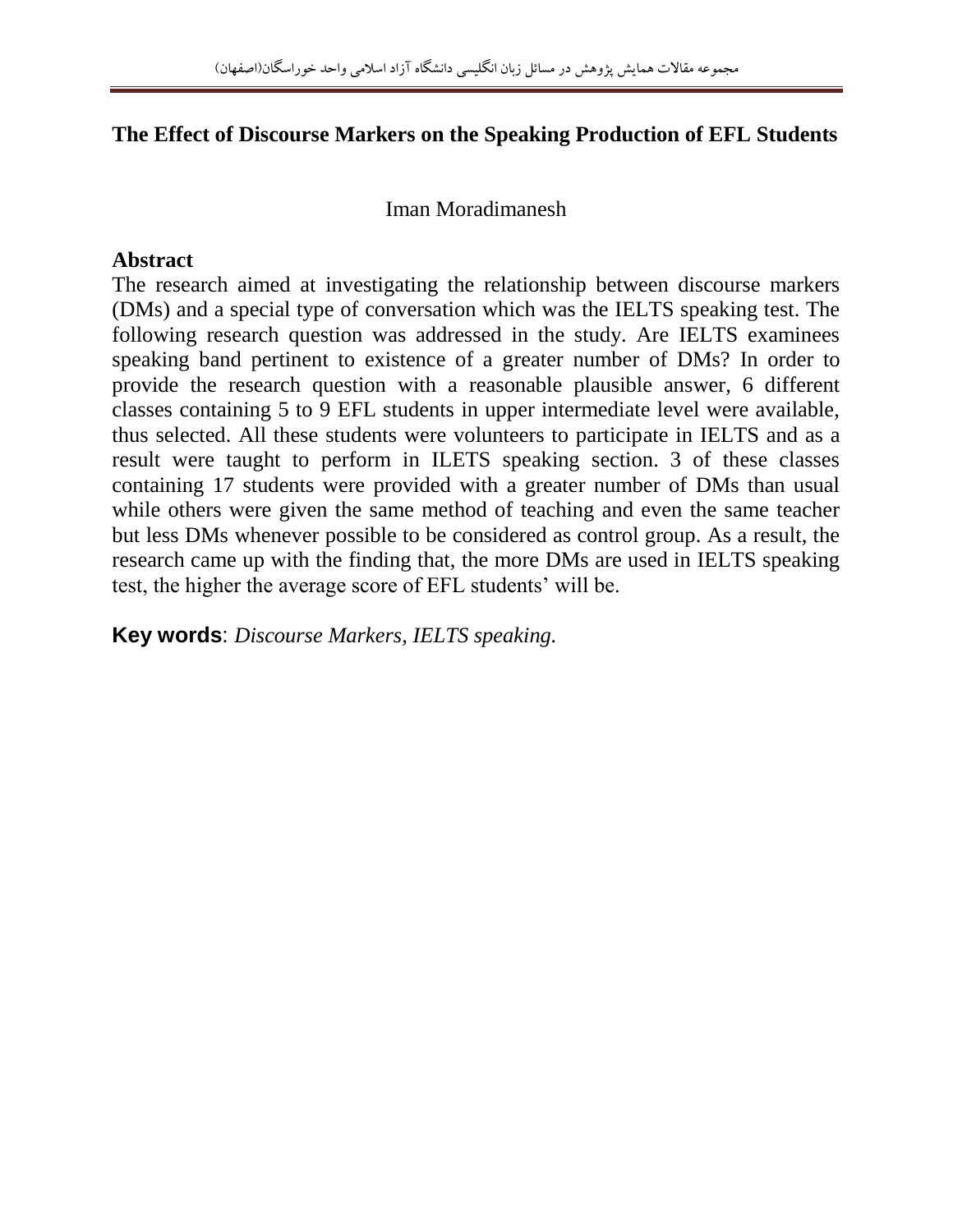#### **Introduction**

There has been a great amount of contribution to the study of DM in both production and composition of extended discourse. Moreover, it must come into consideration that pragmatics is not the one and only field DMs get into action, dealing with them. Yet, language acquisition and language pedagogy are the other important fields that have received a great deal of effort and contribution.

In this regard, there is almost no doubt about DMs' contribution to the pragmatic meaning of utterances. To clarify, as Crystal (1988) declares, "I tend to think of [pragmatics expressions such as *you know*] as the oil which helps us perform the complex task of spontaneous speech production and interaction smoothly and efficiently. Considering language acquisition and more specifically speaking and conversation, this research is up to figuring out the relevance of the number of DMs and proficiency in English speaking.

#### **Written vs. Spoken Discourse**

It is believed that spoken and written discourse are closely overlapping, on the ground that there are a good number of examples of people whose speaking has been influenced by writing. Due to the mentioned overlap, differentiating between spoken and written discourse has always been of a great importance. In order to give a short brief distinction of these two categories the table in the appendix can be of a great help.

## **Conversation and Speaking**

In contrast to reading comprehension, there has never been a precise evaluation of speaking and conversation. In addition, since most of the evaluations in this respect have been rough the effect of DMs and other maxims on conversation is still vague. However, authors like Crystal and Svartvik find that DMs smooth spontaneous speech production and interaction ( Crystal 1988) and prevent the speaker from being perceived as impolite or "awkward to talk to" (Svartvik 1980). Baring in mind the importance of conversation and its direct effect, one comes to the conclusion that more research and undoubtedly more precise ones are needed in this respect. Before proceeding, we should be wary of the importance of conversation on the one hand and the effect of DMs on that, on the other.

It is believed that the use of DMs facilitates the hearer's task of understanding the speaker's utterances. As Aijmer (1996) puts it, they "function as cues or guides to the hearer's interpretation" (cf. also Ariel 1998). Another important aspect of DMs' function is coherence and relevance Theory. This is one of the angels many great researchers have greatly worked on. Many claim that most approaches to DMs are based on coherence (cf. for example Schiffrin 1985; Holmes 1986; Redeker 1990). The relevance theory has come into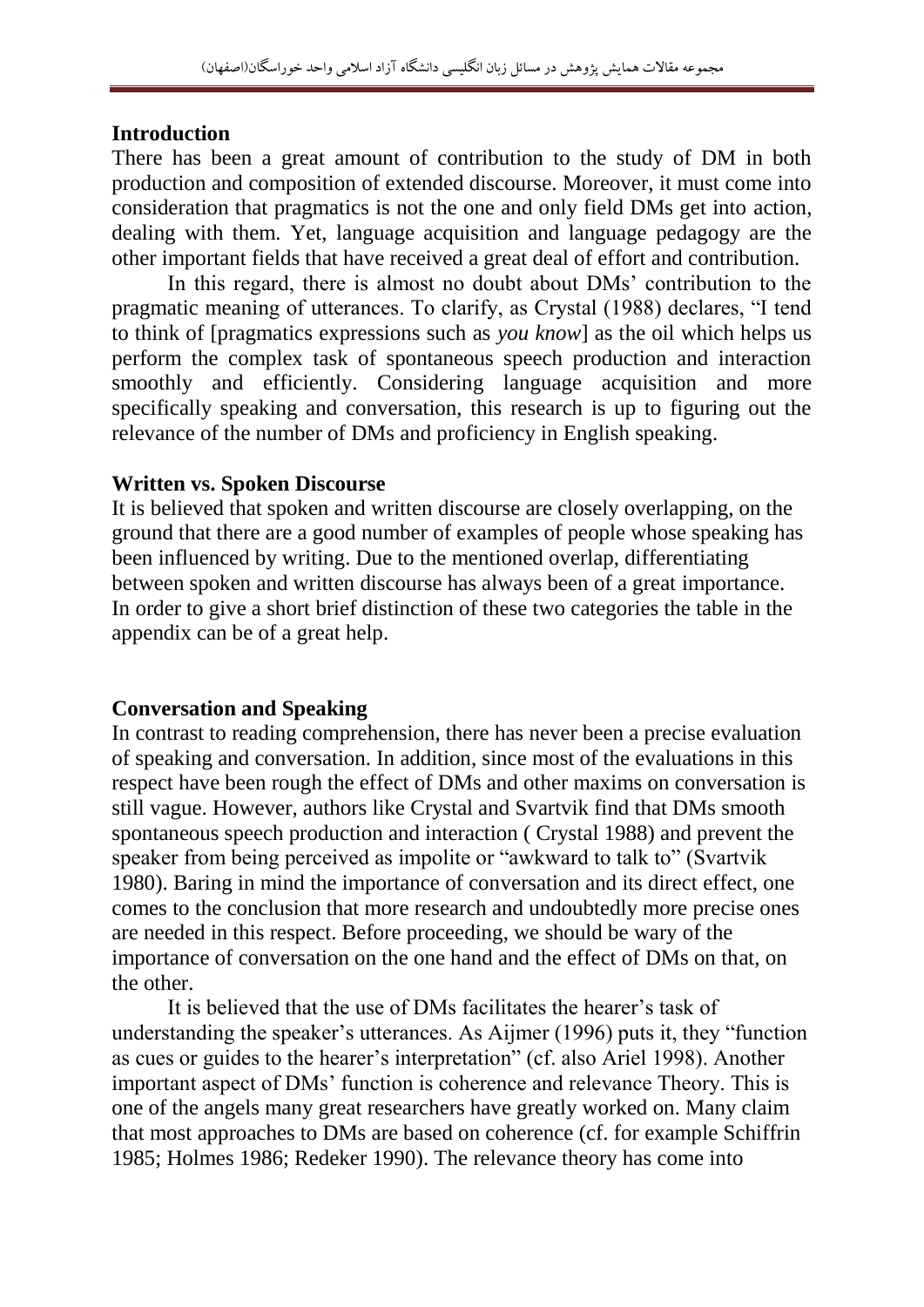consideration regarding DMs. According to which the hearer encounters a number of interpretations and now it is their task to pick the right one up.

# **Theoretical Framework**

There have been many different approaches toward the classification of DMs. What we do here is concentrating and using Chaudron's and Richards', According to which (1986), discourse markers are divided in two groups. Now we will have a closer look at their classification; Macro DMs and Micro DMs. Macro DMs indicate the overall organization of lectures through highlighting major information and sequencing or importance of that information. To clarify, they are the signals or metastatements about the major propositions. On the contrary, micro – markers such as 'well', 'so', 'now', 'yknow' are those which indicate link between sentences within the lecture or which function as filler. Micro – markers signal lower level of information in the text. They are principally used to fill pauses giving listeners more time to process pieces of discourse (Sadri 2010). On the basis of the above remarks, and the purpose of this study, DMs were adopted as what Chaudron and Richards had provided (micro and macro discourse markers).

## **Purpose and research question**

The major effort of this study is questioning the relation between the number of DMs on coherence and understandability of a piece of conversation or lecture. Baring in mind that evaluation of such important an issue has always been rough, this study was up to give a precise statistical result of the above mentioned topic. To this, IELTS speaking section seemed to be appropriate to put into test since the examinees were evaluated with native speakers of the language and as a result the coherence of the saying would correctly be measured and reported with numbers. Thus, answering this question would greatly contribute to the aim:

1. Are IELTS examinees' speaking band pertinent to existence of a greater number of DMs?

As a result of the above mentioned question, a null hypothesis was also designed that comes as follows:

1. IELTS examinees' speaking band is not significantly related to existence of a greater number of DMs.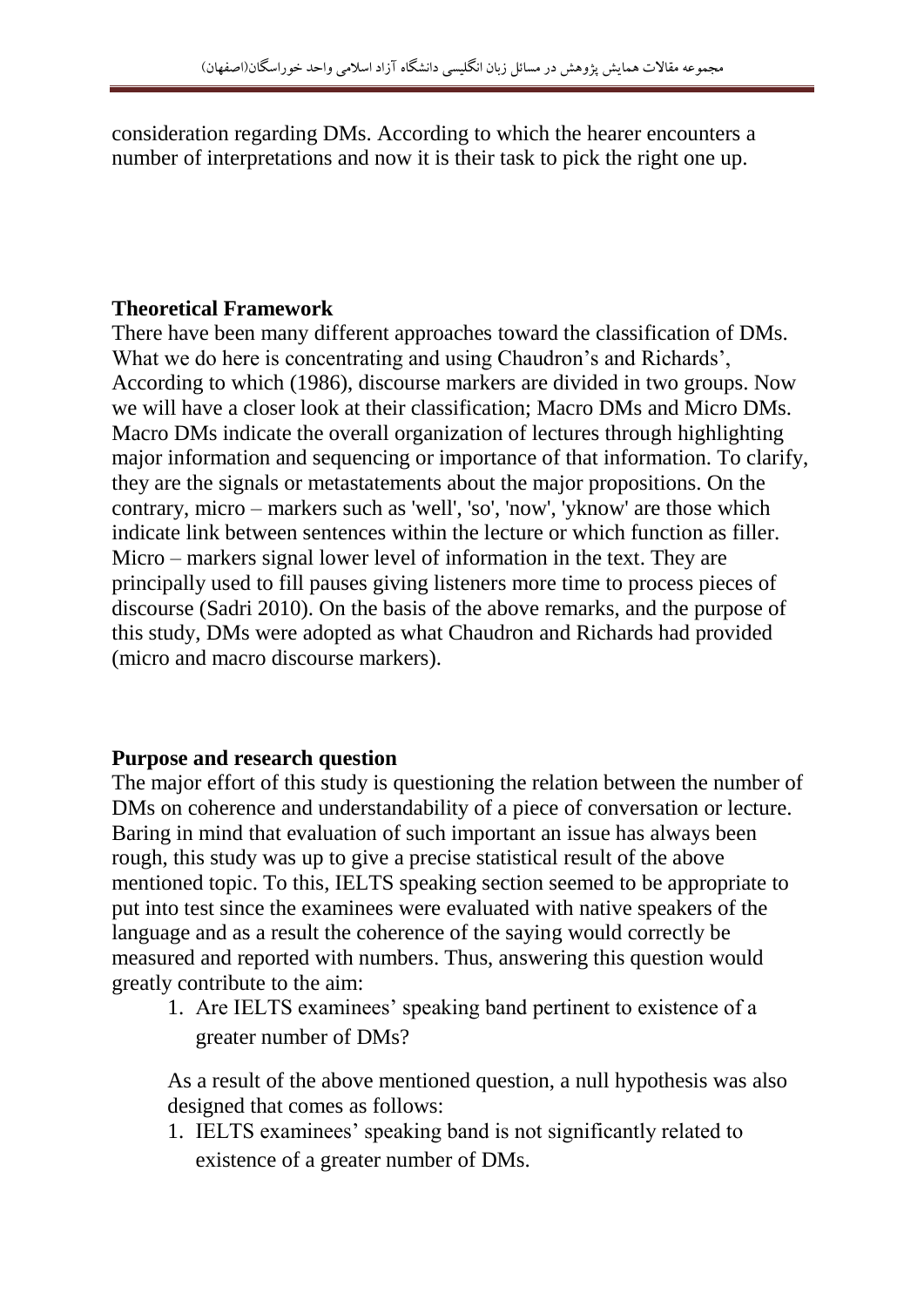# **Method**

To the aim of this research, a series of efforts were done with great help of its participants in order to come to a reliable acceptable conclusion. This methodology will be explained here in detail.

## **Participants**

As an IELTS tutor I had the opportunity **to** have 6 different classes containing 5 to 9 EFL students in upper intermediate level who were available, thus selected. All these students were volunteers to participate in IELTS and as a result were taught to perform in ILETS speaking section. 3 of these classes containing 17 male and female students were provided with a greater number of DMs than usual while others (17 students of the other 3 classes) were used as the control group.

## **Procedure**

In order to come to a reasonable reliable answer to the question of the research, the test group was provided with a greater amount of teaching on how to use DMs. They were tested during the 15 sessions of the class in order to make sure they have learned them and are able to use them appropriately. Meantime, the other 17 students were not exposed to any special material or plan for DMs. Anyway, were still taught with the same method as the test group.

## **Results**

Before going to the results, it is to be mentioned that one cannot record the voices during the IELTS speaking test. Thus, the only reliable results at hand that show the probable effect of DMs on speaking performance and proficiency of EFL students will be the IELTS speaking band that is provided in the chart below.

| Experimental group | Control group |
|--------------------|---------------|
| speaking band      | speaking band |
| 7.0                | 7.0           |
| 7.5                | 5.5           |
| 6.5                | 605           |
| 6.0                | 6.0           |
| 7 በ                |               |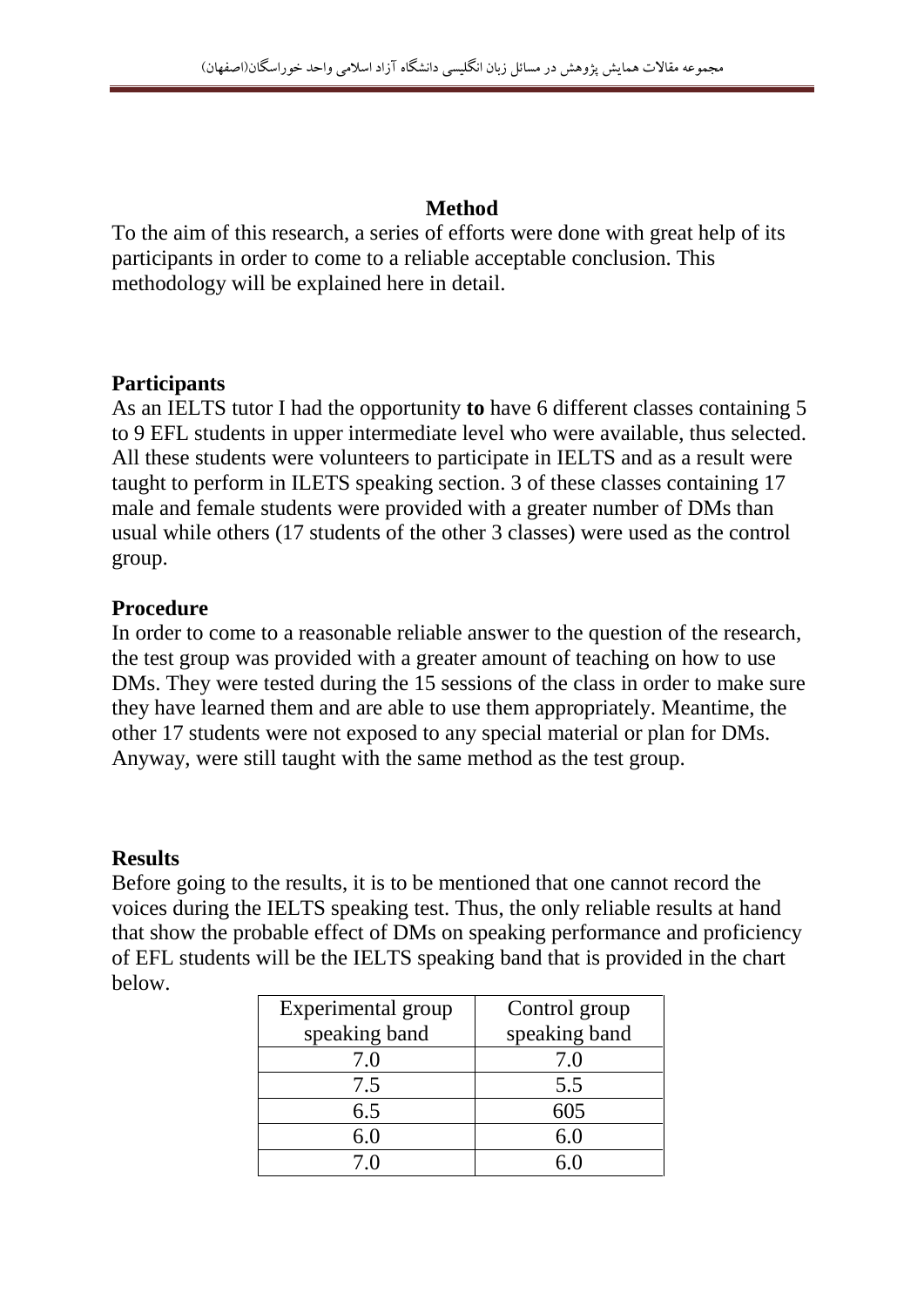| 7.5 | 6.0 |
|-----|-----|
| 8.0 | 6.5 |
| 7.0 | 7.0 |
| 7.5 | 6.5 |
| 7.5 | 6.0 |
| 7.0 | 6.5 |
| 7.0 | 7.0 |
| 6.5 | 7.0 |
| 6.5 | 6.0 |
| 7.0 | 5.5 |
| 7.5 | 6.5 |
| 7.0 | 6.0 |

In order to analyze the findings of the research, a T test was conducted. By means of the results provided in here, it seems being obvious that the null hypothesis must be rejected. Therefore, we come to this conclusion that IELTS examinees' speaking band is significantly related to the existence of a greater number of DMs.

## **Paired Samples Statistics**

|      |       | Mean   | N  | Std.<br><b>Deviation</b> | Std. Error<br>Mean |
|------|-------|--------|----|--------------------------|--------------------|
| Pair | Score | 6.3235 | 17 | .49816                   | .12082             |
|      | Score | 7.0588 | 17 | .49631                   | .12037             |

# **Paired Samples Test**

|                            | <b>Paired Differences</b> |        |                     |                                                           |       |    |                     |
|----------------------------|---------------------------|--------|---------------------|-----------------------------------------------------------|-------|----|---------------------|
|                            |                           | Std.   | Deviatio Std. Error | 95%<br>Confidence<br>Interval of the<br><b>Difference</b> |       |    |                     |
|                            | Mean                      | n      | Mean                | Lower                                                     | Upper | df | Sig. (2-<br>tailed) |
| Pair Score<br><b>Score</b> | .7352                     | .50366 | .12216              | -.99425 .4763 -6.019                                      |       | 16 | .000                |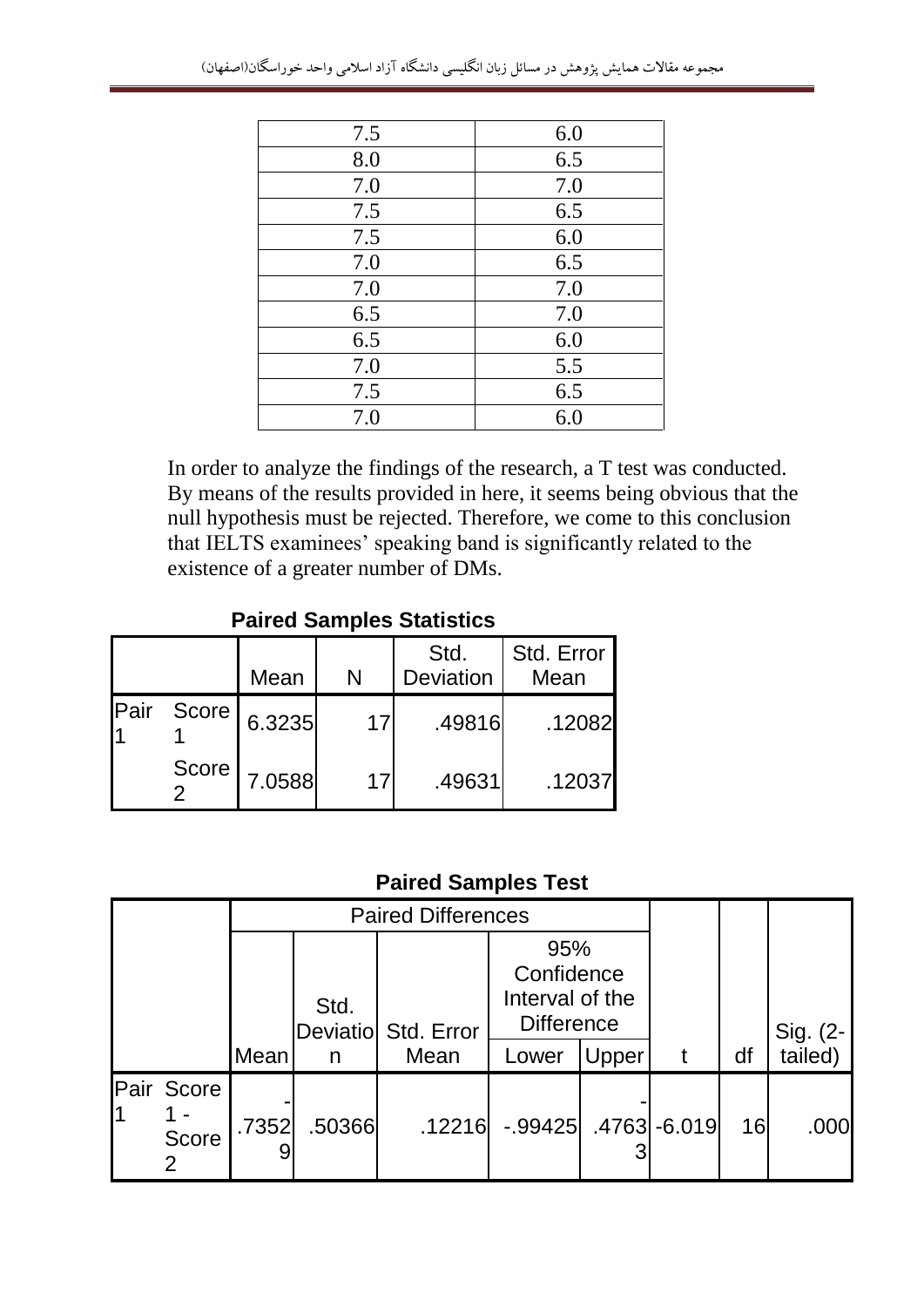## **Conclusion**

In this paper the question that why EFL students can just improve their speaking performance up to a point and not higher was investigated, I tried to investigate the case with respect to their IELTS speaking band. To this two different groups were set, as experiment and control. After providing the experiment group with a greater number of DMs, the groups IELTS speaking bands were compared and the findings were all in contrast with the null hypothesis and as a result we came to this conclusion that the higher the number of DMs and the better the one uses them, the higher their proficiency will be. It needs being mentioned that we evaluated students' proficiency with IELTS speaking test for two reasons. Firstly, in this way we are having a numeric set of data which is more reliable that the other forms of data. Secondly, in IELTS the evaluators are native speakers of English which makes the measurements more valuable. All in all, we came to the conclusion that DMs in a higher scale and in a correct form of usage, can be great help to a better English speaking and in contrast to the previous studies in this respect , here the statistics help us come up with these findings.

# **References**

Blakemore, D., 1987 . Constraints on relevance. Oxford: Blackwell

Fraser, B., 1987. Types of English Discourse markers. Acta Linguistica Hungarica.

Fraser, B., Discourse markers across language. In: L. Bouton and Y Kachru, eds., Pragmatics and language learning, 1-16. Urbana-Champaign: IL: University of Illinois Press.

Halliday, M. and R. Hasan, 1976. Cohesion in English. London: Longman.

Hobbs, J., 1985. On the coherence and structure of discourse. Technical report CSLI-85-37, Center for the study of language and information, Stanford University.

Knott, A and R. Date, 1994. Using linguistic phenomena to motivate a set of coherence relations.

Schmitz, B., 2000. Discourse particles and discourse functions. Kluwer academic publishers.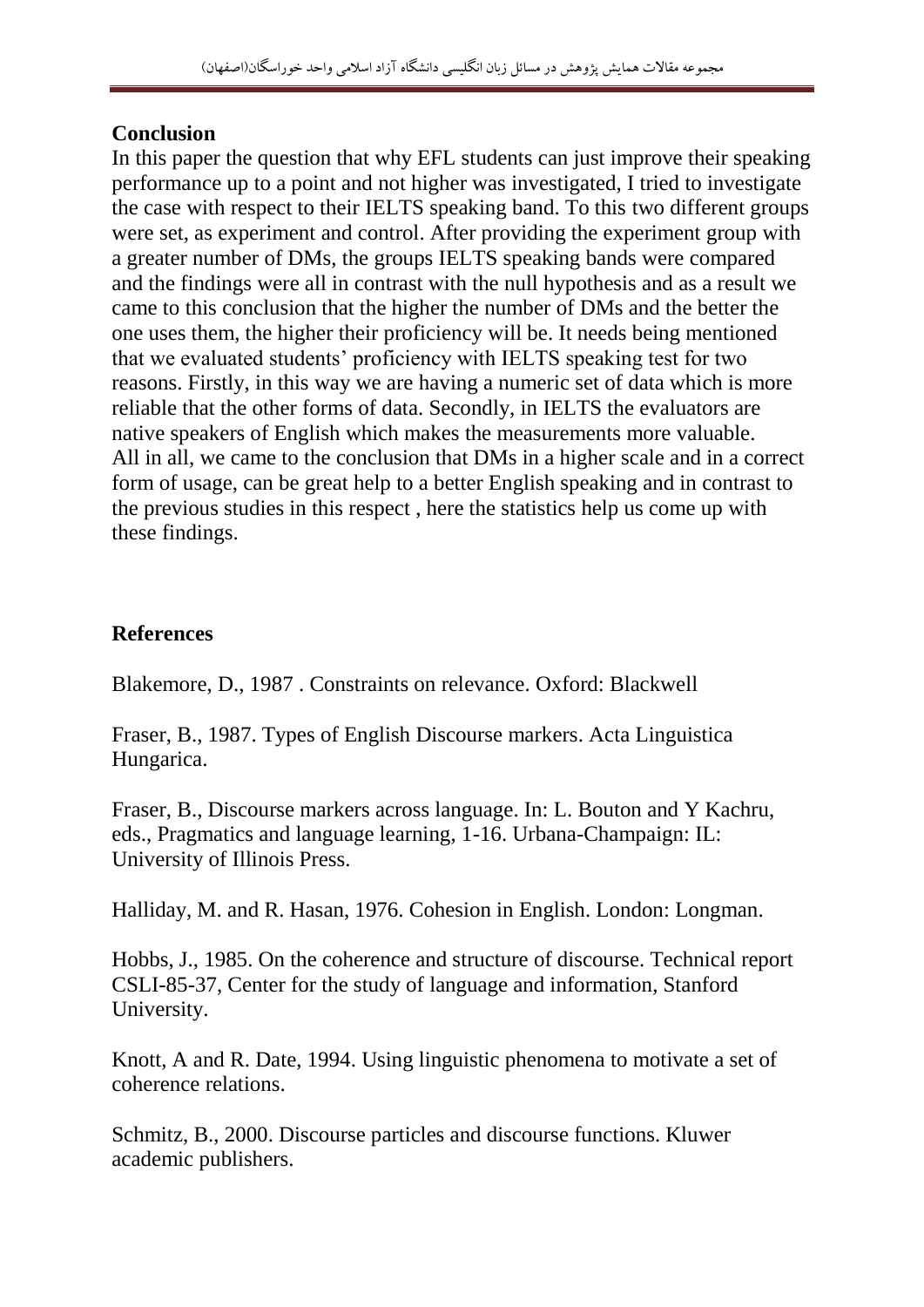Fraser, B. (1990). An Approach to Discourse Markers. Journal of Pragmatics, 14, 383-395.

Brown, G. Yule, G. (1983). Discourse Analysis. Cambridge: Cambridge University Press.

Schiffrin, D. (1987). Discourse Markers. Cambridge: Cambridge University Press. Schoroup, L. (1999). Discourse Markers. Lingua, 107, 227-265.

## **Appendix 1**

Spoken vs. Written Discourse; compiled from (Brown & Yule 1983, Nunan 1993; Georgakopoulou and Goustos 1997 as cited in Muniandy 2002)

|                         | <b>Spoken</b>                                                                                                                                                                                                            | Written                                                                                                                                                                                                                                         |
|-------------------------|--------------------------------------------------------------------------------------------------------------------------------------------------------------------------------------------------------------------------|-------------------------------------------------------------------------------------------------------------------------------------------------------------------------------------------------------------------------------------------------|
| Manner of<br>production | Less forethought<br>Time bound<br>Transient<br>Dynamic<br>No specific lag<br>between production<br>and reception<br>Addresser and<br>addressee are both<br>present<br>Lots of prosody<br>such as tempo,<br>pause, rhythm | More forethought<br>Space bound<br>Permanent<br>Static<br>Specific time lag<br>between production<br>and reception<br>Addresser is<br>present<br>Lots of some other<br>features such as<br>lines, paragraph,<br>capitalization,<br>punctuation. |
| Contextual<br>features  | Participant usually<br>have face to face<br>interaction<br>They need to rely<br>much more on<br>facial expressions                                                                                                       | Written texts are<br>autonomous; they<br>cannot depend on<br>paralinguistic cues                                                                                                                                                                |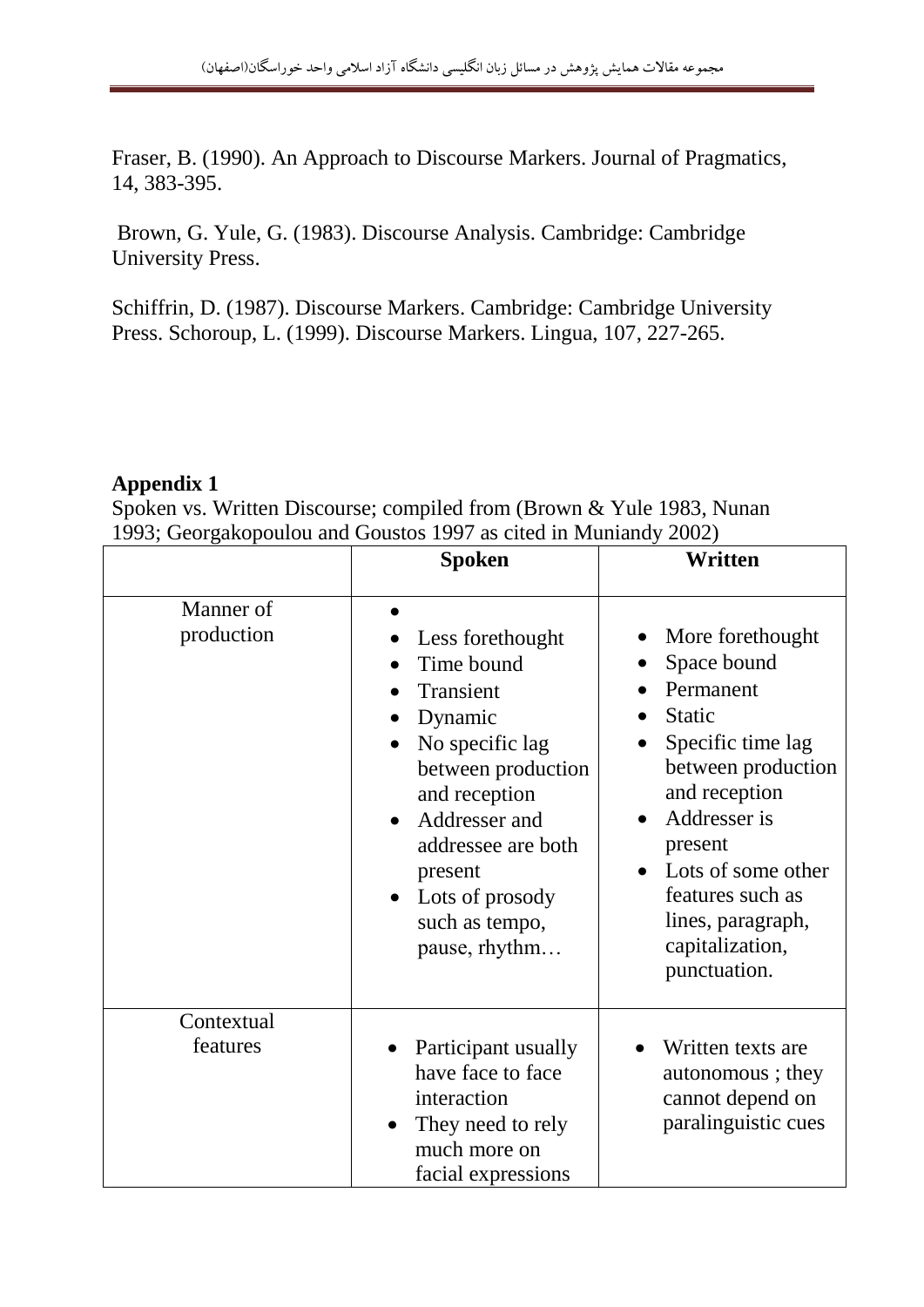|                     | and gestures<br>paralinguistic cues)<br>to convey and<br>comprehend                             |                                                                                                                                                                                                                                                         |
|---------------------|-------------------------------------------------------------------------------------------------|---------------------------------------------------------------------------------------------------------------------------------------------------------------------------------------------------------------------------------------------------------|
| Linguistic features | • Syntax is less<br>structured<br>Chunks are related<br>by and, but, then<br>and more rarely if | Syntax is more<br>structured<br>More metalingual<br>$\bullet$<br>markers such as<br>that<br>complementisers,<br>when/ while<br>temporal markers,<br>logical connectors<br>like <i>besides</i> ,<br><i>moreover, however,</i><br><i>in spite of, etc</i> |

Macro DMs (taken from Chaudron and Richards, 1986)

| <b>Macro</b>                                                   |  |  |  |  |
|----------------------------------------------------------------|--|--|--|--|
| - What I'm going talk about today is sth you probably know sth |  |  |  |  |
| about already                                                  |  |  |  |  |
| - What happened / then/ after that/ was / that                 |  |  |  |  |
| - We'll see that                                               |  |  |  |  |
| That $\ell$ this is why                                        |  |  |  |  |
| - To begin with                                                |  |  |  |  |
| The problem / here / was that                                  |  |  |  |  |
| This / that was how                                            |  |  |  |  |
| The next thing was                                             |  |  |  |  |
| - This meant that                                              |  |  |  |  |
| - One of the problems was                                      |  |  |  |  |
| - here was a big problem                                       |  |  |  |  |
| - What we've come to by now was that                           |  |  |  |  |
| - Another interesting development was                          |  |  |  |  |
| - You probably know that                                       |  |  |  |  |